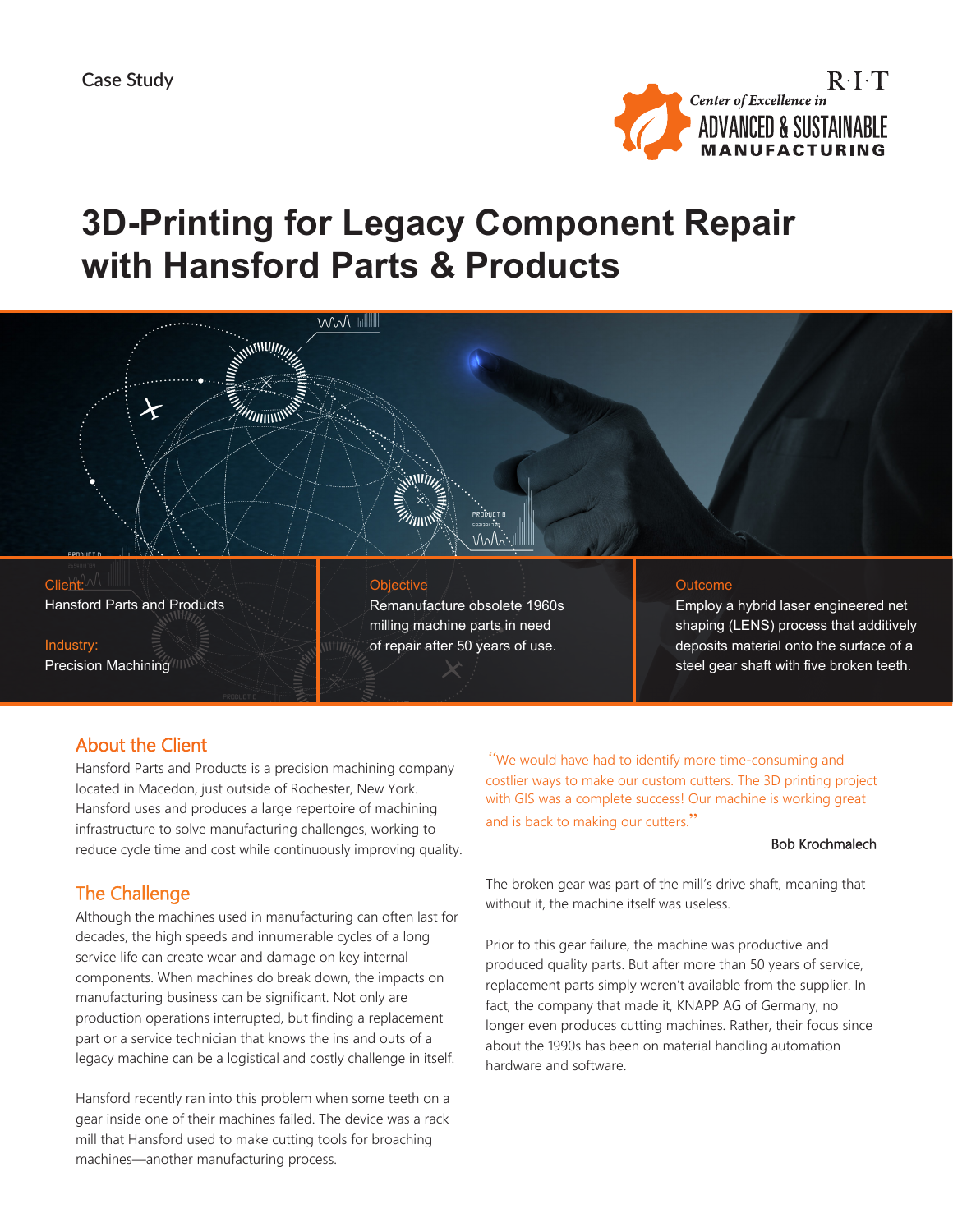Without a source of replacement parts , Hansford needed an innovative approach to repair that would be cost-effective, customizable, quick, and sustainable. As a result, Hansford reached out to COE-ASM to explore the possibility of repair through additive manufacturing.



Broken teeth on the machine's drive gear; a total of five (5) teeth were damaged after more than 50 years of use.

## COE-ASM Work Performed

Hansford Parts and Products was interested in exploring the capability of additive manufacturing (AM) processes for remanufacturing, and this broken gear shaft provided an opportunity for studying a real- life example. The COE-ASM first assessed whether this gear was a viable candidate for repair via AM. This required an assessment of the existing part's material and geometric properties in relation to the performance characteristics of the available additive manufacturing technologies. Due to the close proximity of undamaged teeth to the repair area, COE-ASM determined that any additive process for repair must allow for precise control. Similarly, the geometric complexity of the part (with multiple diameters across the repair area) meant that the additive process must be capable of working with non-flat and somewhat variable base surfaces. Finally, in this type of application, strength of the repair is critical to the function of the part. COE-ASM performed X-Ray analysis to determine the part's material composition and microhardness tests to determine the required strength.

Based on these assessments, COE-ASM engineers determined that it may be possible to restore gear tooth material using a 3D fabrication process called Laser Engineered Net Shaping (LENS). With LENS technology, a feedstock of metal powder is melted by a high-powered laser and deposited onto an X-Y plane on a target surface. After each layer is completed, the deposition plane is raised vertically, and another layer of material built on top of the previous.

This process is repeated until the net shape of a target design is achieved, whereafter the material may be machine finished in order to achieve more minute specifications.

After determing the potential for tooth repair with LENS technology, COE-ASM engineers worked with Hansford's own machining specialists to prepare the part for additive repair. This required machining away the broken teeth to create a uniform groove upon which a new tooth could be built, and building a 3D computer model of the gear based on GIS' optical scan of the good teeth to facilitate additive restoration. After this was completed, the part was sent back to COE-ASM for repair. A two step process was developed, first building up the material to the root of the tooth, and then building up material from which the tooth profile could be machined. A stainless steel material (Grade 420) was used for the repair.



Preparations for LENS repair required machining away the old teeth

### **Results**

After multiple tests and process refinements, COE-ASM developed a set of parameters that yielded positive results for this challenging repair. Applying specific material and gas flow rates and deposition head spacing to account for the particularities of this task, COE-ASM was able to LENS print new teeth onto the Hansford gear, restoring it to nearly final form. Hardness tests revealed that the additively-repaired gear teeth exhibited Rockwell hardness scores between 52 and 59 HRC in comparison to the base material's 60 HRC. Although not identical, Hansford and COE-ASM engineers agreed that this would likely be adequate for the gear's given application.

After validating hardness and expected performance, COE-ASM returned the repaired part to Hansford, where the company employed its own skilled machinists to finish the additivelyrepaired teeth into their final form